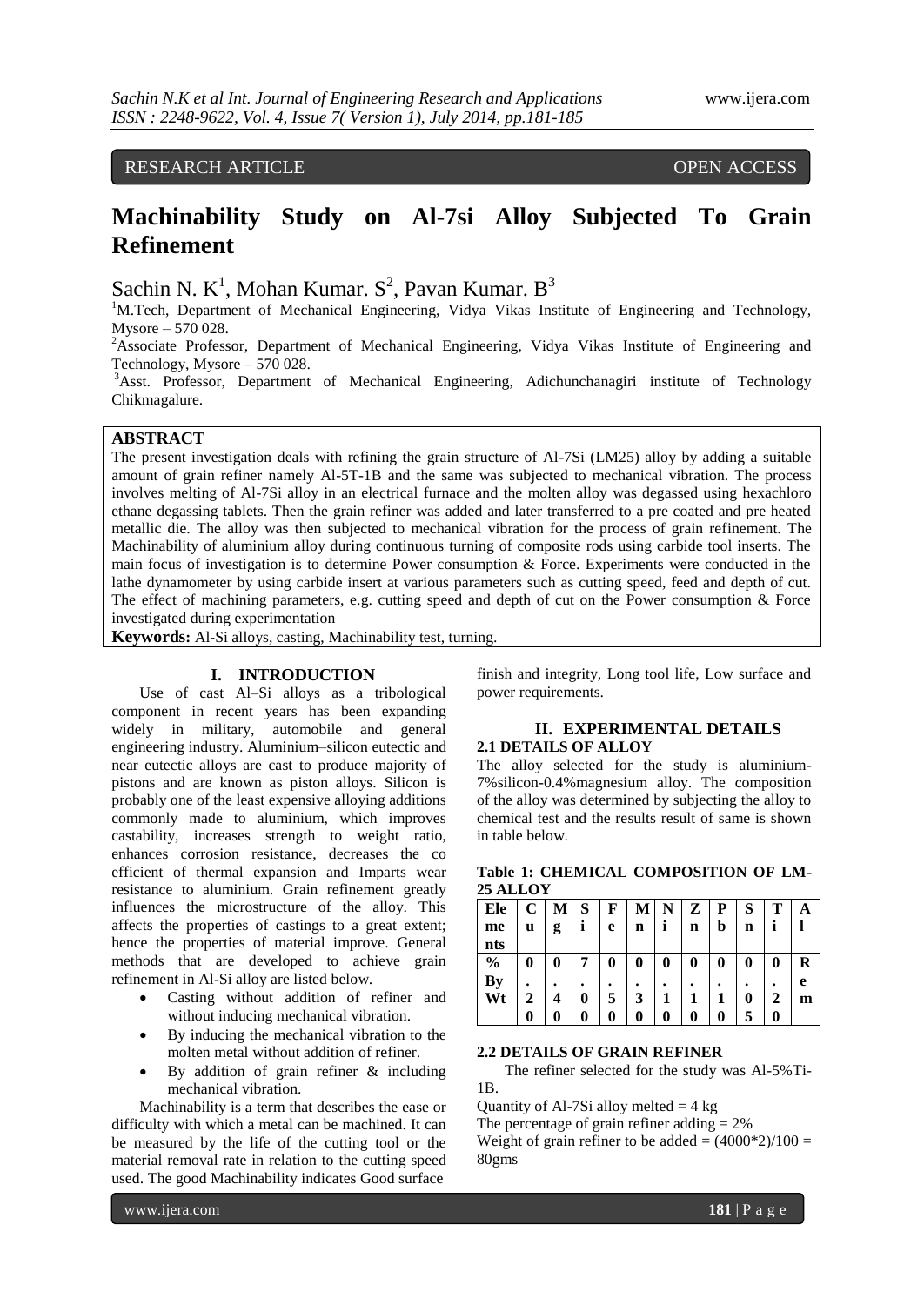### **2.3 DETAILS OF THE PERMANENT MOULD**

Permanent mould made of EN 19 steel coated with mould coat and preheated to  $300^{\circ}$ C was used in the present investigation. The details of the mould used is shown in figure-1



### **2.4 DETAILS OF MECHANICAL VIBRATION EXCITER**

Vibration exciter is an electrodynamic type of device. It essentially consists of a powerful magnet placed centrally surrounding which is suspended the exciter coil. This assembly is enclosed by a high permeability magnetic circuit for optimum performance and enough design care has been observed to minimize the leakage magnetic flux at top of the vibration table

# **2.5 MELTING AND TREATMENT OF THE ALLOY**

For the process of melting a Graphite crucible coated with fresh lime (dried over night) was selected and placed in the electrical furnace. The alloy was then melted to a temperature of  $725^{\circ}$ C. Degassing was carried out using hexachloroethane degassing tablets. The dross was skimmed off and the clean molten metal was transferred into the mould. Following treatment of the molten alloy were carried out in different stages:

- $\triangleright$  Without addition of refiner and without mechanical vibration.
- $\triangleright$  By inducing the mechanical vibration to the molten metal without addition of refiner.
- $\triangleright$  By addition of refiner and by inducing of mechanical vibration to the molten metal.

# **2.6 TOOL MATERIALS**

The tungsten carbide cutting tool is ideal for finishing to general machining of most work piece materials at higher cutting speeds. Carbide tools have good resistance to wear, thermal shock and corrosion. Excellent for machining most steels, stainless steel, cast iron, nonferrous materials and alloys under stable conditions. It also performs well machining hardened and short chipping materials (Nagpal, 1986, Kalapkjian, 1997). The tool thickness of 4 mm and cutting point radius 0.4 mm. Tungsten carbide inserts

was placed on a right-hand tool holder with a designation of SCLCR 12 which corresponds to the following:

Back rake angle =  $5$  degree, Side rake angle =  $5$ degree

End relief angle =  $5$  degree, Side relief angle =  $5$ degree

End cutting edge angle  $= 6$  degree, Side cutting angle  $= 6$  degree

Tool nose radius,  $R = 0.4$ mm.

# **2.7 LATHE-TOOL DYNAMOMETER**

A Lathe-tool dynamometer is a multicomponent [dynamometer](http://en.wikipedia.org/wiki/Dynamometer) that is used to measure [forces](http://en.wikipedia.org/wiki/Force) during the use of the [machine tool.](http://en.wikipedia.org/wiki/Machine_tool) Lathe-tool dynamometers are increasingly used for the accurate measurement of forces and for optimizing the machining process. These multicomponent forces are measured as an individual component force in each co-ordinate, depending on the coordinate system used. The forces during machining are dependent on depth of cut, feed rate, cutting speed, tool material and geometry, material of the work piece and other factors such as use of [lubrication/cooling](http://en.wikipedia.org/wiki/Cutting_fluid) during machining. Lathe-tool dynamometers are increasingly used for the accurate measurement of forces and for optimizing the machining process. These multi-component forces are measured as an individual component force in each co-ordinate, depending on the coordinate system used. The forces during machining are dependent on depth of cut, feed rate, cutting speed, tool material and geometry, material of the work piece and other factors such as use of [lubrication/cooling](http://en.wikipedia.org/wiki/Cutting_fluid) during machining.

# **2.8 TEST PARAMETERS**:

- Diameter of specimen (d) : 40mm
- Length of the specimen : 30mm
- Speeds studied: 250 rpm, 420 rpm, 710rpm and 1200 rpm.



#### **III. Results and discussion 3.1 FORCE MEASUREMENT**

Experimental data related to three different types of casting.

- Casting without addition of refiner and without inducing mechanical vibration. (Fx)
- By inducing the mechanical vibration to the molten metal without addition of refiner. (Fy)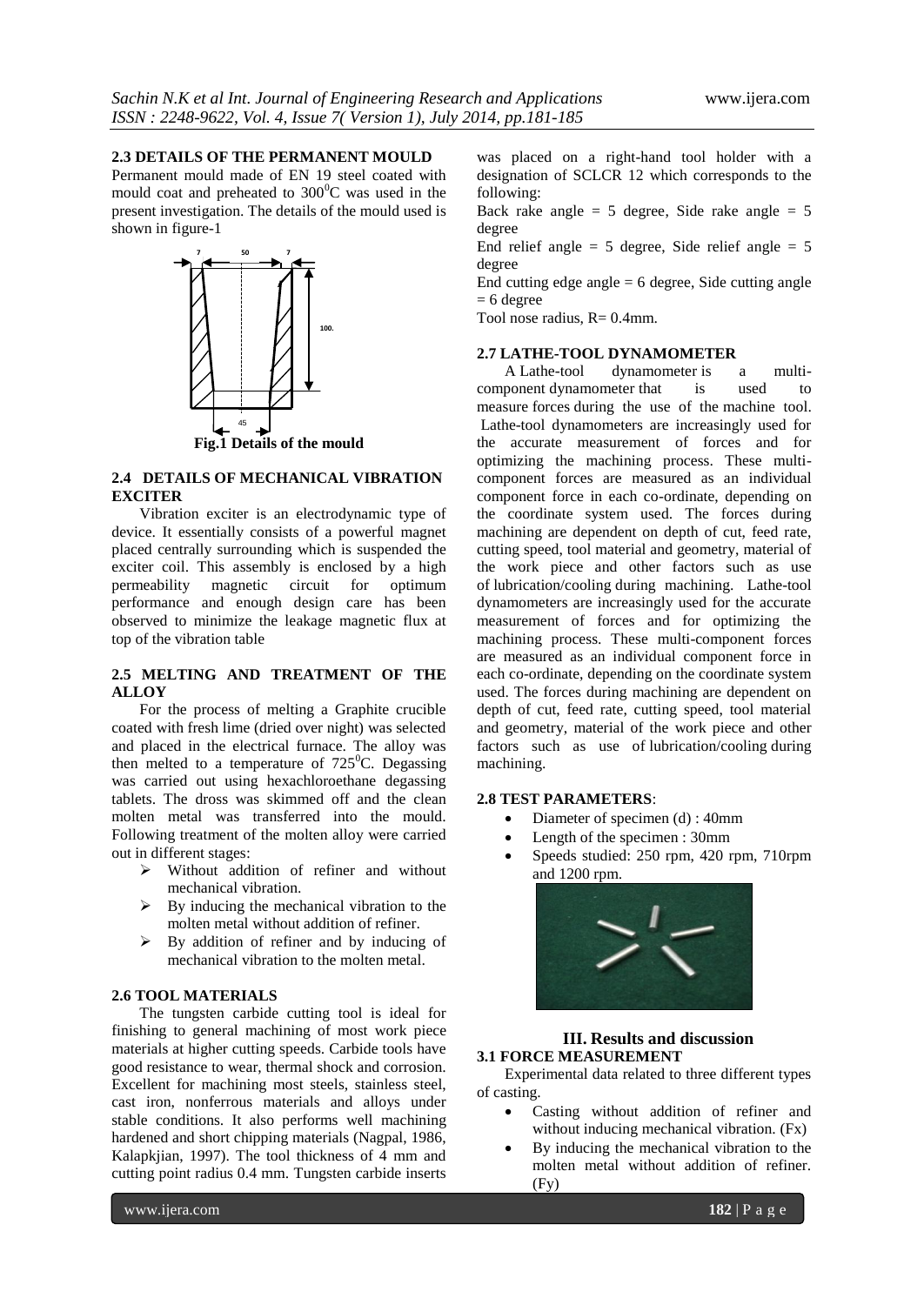By addition of grain refiner & including mechanical vibration. ( Fz).

Results of force tests are presented in terms of graphs, which show the variation of different forces

FOR THRUST FORCE (N) (SPEED VARYING)

with different cutting speed and depth of cut. The three components of forces are Thrust force, Radial force, Cutting force.

| $\operatorname{SL}$<br>NO | Cutting<br>speed in rpm | of<br>Depth<br>cut in mm | Fx | Fy | Fz |
|---------------------------|-------------------------|--------------------------|----|----|----|
|                           |                         |                          |    |    |    |
|                           | 250                     | 1.0                      | 15 | 11 | 8  |
| $\mathfrak{D}$            | 420                     | 1.0                      | 18 | 14 | 11 |
| $\mathcal{R}$             | 710                     | 1.0                      | 16 | 12 | 9  |
|                           | 1200                    | 1.0                      | 13 | 10 | 6  |

| <b>SL</b><br>NO | Cutting<br>speed in<br>rpm | Depth of<br>cut in mm | Fx | Fy | Fz |
|-----------------|----------------------------|-----------------------|----|----|----|
|                 | 250                        | 0.5                   | 14 | 10 | 8  |
| $\overline{c}$  | 250                        | 1.0                   | 15 | 11 |    |
| 3               | 250                        | 1.5                   | 14 | 10 | 9  |
| 4               | 250                        | 2.0                   | 13 | 9  | 6  |



It is observed from the Thrust Force Graph that when depth of cut kept constant & speed is increased continuously, clearly shows that Casting without addition of refiner and without inducing mechanical vibration (Fx), force required relatively high (4-6N) compare to Fy (with vibration)  $\&$  Fz (with grain refiner  $\&$  vibration) and also we can see Fz (with grain refiner & vibration) force required relatively low(2N) compare to Fy (with vibration) and also at 420 rpm force required more compare to250, 710, 1200 rpm. When speed kept constant & depth of cut increased continuously same as the above but when compare to increase speed force required relatively low in increase depth of cut..

| FOR RADIAL FORCE (N) (SPEED VARYING) |  |  |  |
|--------------------------------------|--|--|--|
|--------------------------------------|--|--|--|

| <b>SL</b><br>NO | Cutting<br>speed<br>in<br>rpm | Depth of<br>cut in mm | Fx | Fy | Fz |
|-----------------|-------------------------------|-----------------------|----|----|----|
|                 | 250                           | 1.0                   | 8  | 5  | 4  |
| $\overline{2}$  | 420                           | 1.0                   | 8  | 4  |    |
| 3               | 710                           | 1.0                   | 8  | 4  | 3  |
|                 | 1200                          | 1.0                   |    | 4  | 3  |

# FOR RADIAL FORCE (N) (DOC VARYING)

| <b>SL</b><br>NO | Cutting<br>speed in<br>rpm | Depth of<br>cut<br>in<br>mm | Fx | Fy | Fz             |
|-----------------|----------------------------|-----------------------------|----|----|----------------|
|                 | 250                        | 0.5                         | 6  | 5  | 3              |
| 2               | 250                        | 1.0                         |    | 5  | 3              |
| 3               | 250                        | 1.5                         | 8  |    | 2              |
| 4               | 250                        | 2.0                         | 8  | 5  | $\overline{c}$ |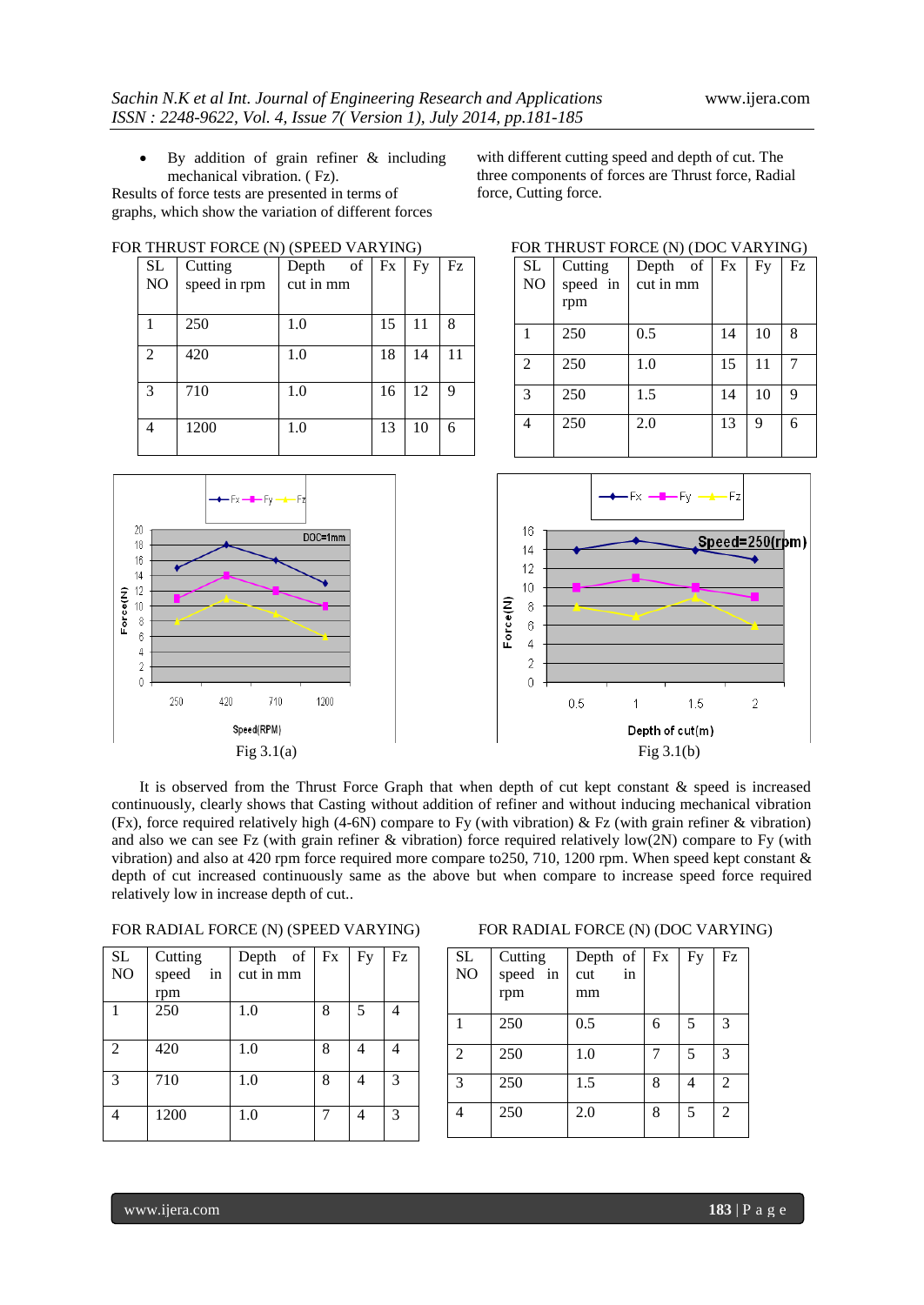

It is observed from the Radial Force Graph that when depth of cut kept constant & speed is increased continuously, clearly shows that Casting without addition of refiner and without inducing mechanical vibration (Fx), force required relatively high (3-4N) compare to Fy (with vibration) & Fz (with grain refiner & vibration) and also we can see Fz (with grain refiner & vibration) force required relatively low (1N) compare to Fy (with vibration). When speed kept constant & depth of cut increased continuously same as the above but in the 1.5 mm depth force required is low compare to 0.5, 1.0,2.0 mm.

| <b>SL</b>      | Cutting     | <b>DEPTH</b> | Fx | Fy | Fz |
|----------------|-------------|--------------|----|----|----|
| NO             | speed<br>1n | OF CUT       |    |    |    |
|                | rpm         | IN MM        |    |    |    |
| 1              | 250         | 1.0          | 41 | 29 | 19 |
| $\mathfrak{D}$ | 420         | 1.0          | 47 | 31 | 25 |
| $\mathcal{E}$  | 710         | 1.0          | 52 | 36 | 29 |
|                | 1200        | 1.0          | 49 | 41 | 31 |



FOR CUTTING FORCE (N) (SPEED VARYING) FOR CUTTING FORCE (N) (DEPTH OF CUT VARYING)

|              |           | Fx       |    | Fz |
|--------------|-----------|----------|----|----|
| speed in rpm | cut<br>in |          |    |    |
|              | mm        |          |    |    |
| 250          | 0.5       | 39       | 33 | 22 |
| 250          | 1.0       | 42       | 35 | 28 |
|              |           |          |    |    |
| 250          | 1.5       | 45       | 40 | 27 |
| 250          | 2.0       | 43       | 41 | 32 |
|              | Cutting   | Depth of |    | Fy |





**continuously, clearly shows that Casting without addition of refiner and without inducing mechanical vibration** (Fx), force required relatively high (10-20N) compare to Fy (with vibration) & Fz (with grain refiner & vibration) and also we can see Fz (with grain refiner & vibration) force required relatively low (10N) compare to Fy (with vibration). When speed kept constant & depth of cut increased

continuously same as the above but when compare to increase speed, force required relatively low in increase depth of cut.

## **3.2 POWER MEASUREMENT**

# **3.2.1Formulas:**

Power consumption= cutting force x V Where  $V = \prod x dx$  N/60